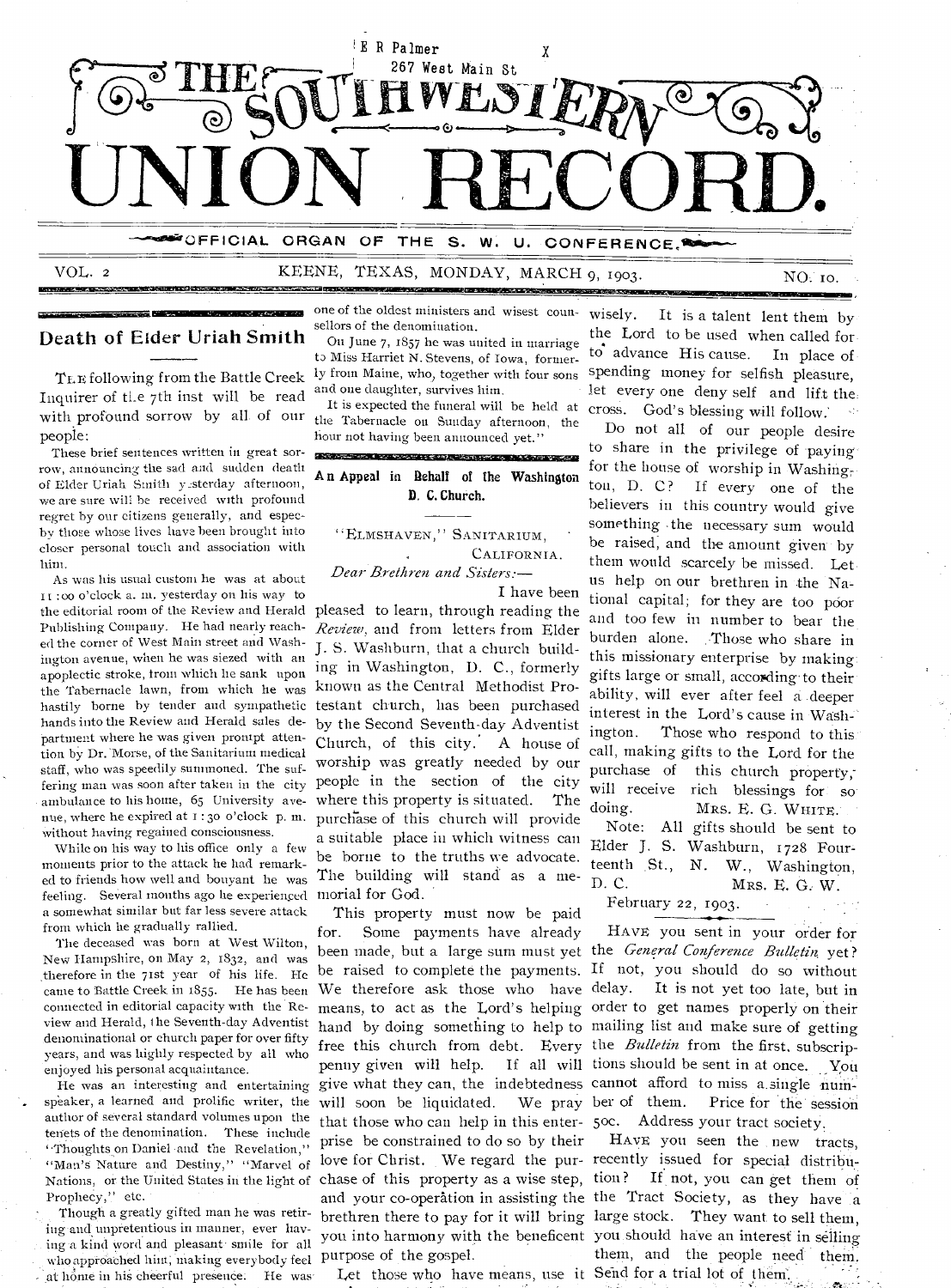#### ITEMS OF INTEREST.

ELDER H. Clay Griffin is at his old home in Delaware, and reports a flattering prospect for a · good meeting. He visited the Cline church on his way and found them in good faith and courage; but due to the mud and wet weather thought it best to defer the meeting there until he returned, when he expects to hold meetings in an atljoining neighborhood.

ELDER A. E. Field is at his home in Springdale, having returned from his trip in the southern part of the State.

Sabbaths. February 28 he gave us a in their new life.  $A. E.$  FIELD. F. Martin, of Washington, for several of Gravette. practical and instructive discourse from Heb. to : 36-39. There was a good outside attendance, 'including many of his former classmates and friends. He speaks Sunday night on "The Earth made new, or the Home of the Saved." This will be the last time we shall have the privilege of listening to him as he leaves here for his home in Washington the first of the week. Brother Martin was a former laborer in this State, he having left here about eight years ago. He and Elder J. A. Sommerville labored together raising up eighteen churches through the State.

BROTHER C. W. Cutter, of Hot Springs, reports the following for the Week ending February zo: Coming King, 10 orders, 30 exhibitions,  $14\frac{1}{2}$ hours, value \$10.50; helps \$9.00. The impossible for him to put in full time, but notwithstanding this he is of good work.

BROTHER J. M. Dickerson stopped in Springdale a few hours last week, on his return to hi; home in Searvan, from visiting friends in Fort Worth, Texas.

BROTHER James Van Gilder, of Olena, Arkansas, .sent in a donation of . four dollars to the Tract Society work which was greatly appreciated.

#### FIELD REPORTS.

with him three other brethren. It more easily changed. with them. We had good meetings be growing both mentally and spiritunear future that company should be while God can and will aid us in overfor the officers. It being a new field matter of how long standing, yet He we believe that a church will grow is pleased to have us do right from there. We also spent sometime at our youth. DeQueen, at which place there was a church; it had been organized about the days of thy youth, when the evil three years ago, but the members days come not nor the years draw have moved away until all the officers nigh, when thou shalt say I have no and nearly all the members are gone. pleasure in them." Eccl. 12: I. We succeeded in reviving the church, This is God's message to the youth took in seven members, and elected now; and all will be blessed by a full corps of officers. Next we went to Gravette, where I united THE Springdale church has been Nevada Meeks, of New Hope, in will be studied with delight, and the favored with the presence of Elder W. marriage with Brother S. D. Neal, May God bless them

# NOTICE.

of the Springdale church, who have Satan would rather have his servents not reported for several years, and as profess the name of Christ than we do not know where these mem-otherwise, for then they will do more bers are at present, we insert this work for him. "No man liveth unto notice asking all absent members to himself" is as true to-day as when report before the next quarterly inspiration penned it. Our very acts meeting. It has been voted to drop reflect upon ourselves as' well as upon the names of all that we do not know others. We should trust God to their whereabouts. Write Mrs C. A. keep our thoughts pure. "For as he Allen, Springdale, Arkansas.

A. E. FIELD.

#### Sabbath School Conventions.

N INTERESTING Sabbath school convention was held at Rogers, Arkansas, February 14. There are only four persons in this continued bad weather has rendered it little Sabbath school, and the weather was bad, but they prepared papers on the differen t subjects, and they recourage and desires to press on in the ported a good time. Why cannot all our Sabbath schools do likewise ? I hope to receive similar reports from other schools. One was held at Springdale the same date, 'at which the papers prepared, and the discussions which followed, brought out many interesting features of the Sabbath school work. We hope to see all taking a deep interest in this branch of the missionary work.

MRs. A. E. FIELD, State Sec'y.

#### Faithfulness.

LOCKSBURG, DEQUEEN, AND GRA- MAITHFULNESS is important, to a dying world. Business m

**Grkansas**  $\oint$  Department. Kloss has a little mill, and he has children, for their characters are was my privilege to spend four days are growing physically, they. should while there, and we believe that in the ally. Life is a bundle of habits, and organized as they have the material coming any bad trait of character no more easily changed. While they

> THERE are several absent members live for Christ and still serve self. "Remember now thy Creator in taking heal to it. If the Creator is remembered, His words and works good news of salvation will spread far and wide, then Jesus will come to take His children home. Christ said, "He that is not with Me scattereth abroad," so it is impossible to thinketh in his heart so is he." Proverbs 23: 7. Should vain or evil thoughts enter the mind? It is far better to banish them at once, as we become responsible when we harbor them. Besides it makes their access easier next time, and influence others when formed into words. "If any man offend not in word the same is a perfect man, and able also to bridle the whole body." James 3. i. How often sharp, vain words are remem-<br>bered with sorrow. So let us heed bered with sorrow. the Saviour's admonition, and be careful of our words. I know of children and youth who think if they had some great work to perform they would be faithful, while they are slack and negligent in the common , every-day duties in home and field. We read in Luke 16: 10: "He that is faithful in that which is least is faithful also in much." Faithful men and women, boys and girls are needed, rather the Lord will use them to carry His last message of warning to a dying world. Business men are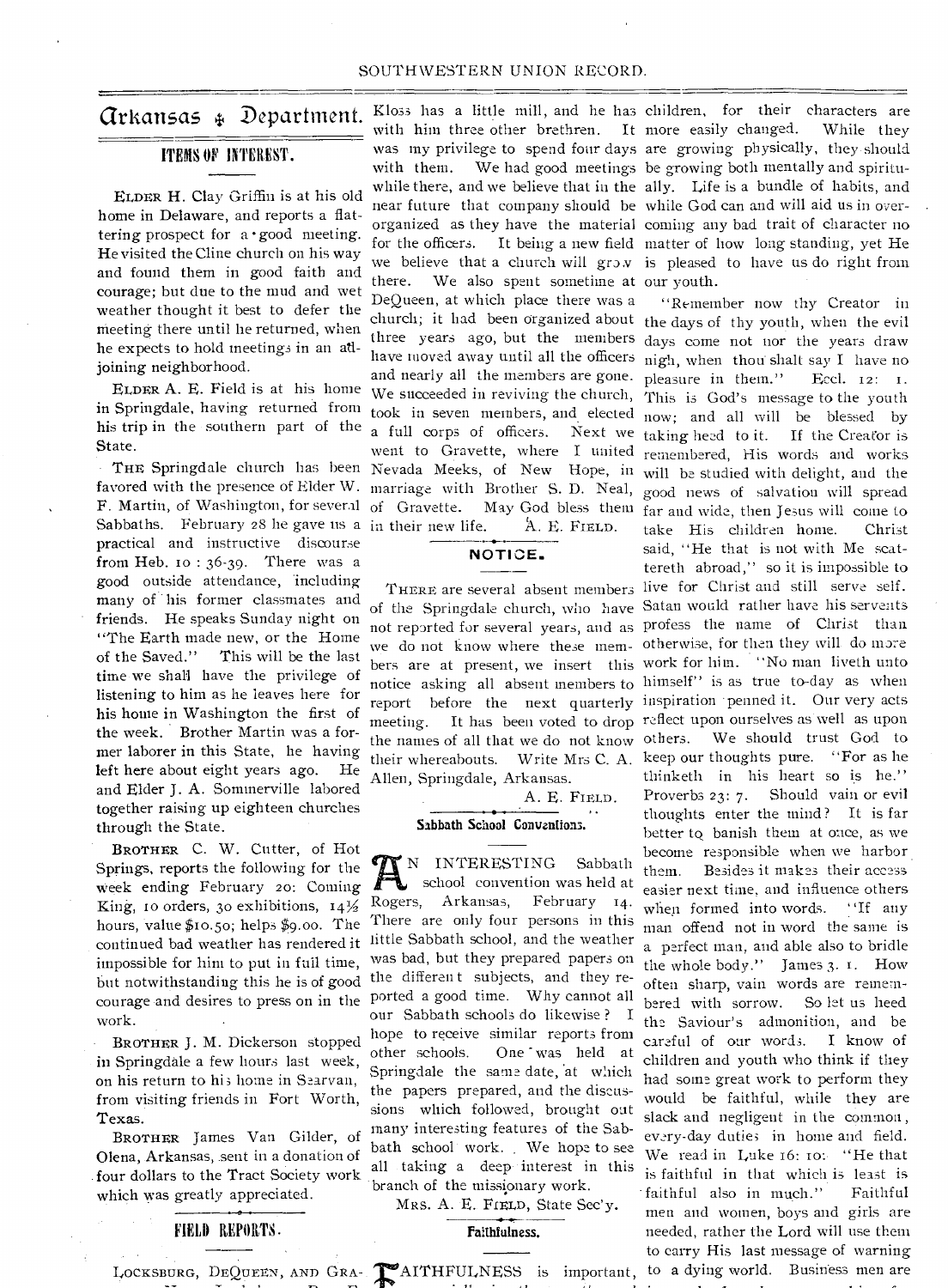#### SOUTHWESTERN UNION RECORD.

faithful employes. They recognize that such have a money value. So my dear friend, whoever you are, and wherever you may be, be true to your Maker, study His Word and works, be faithful in every duty, improve every opportunity; and it will bring you more joy, and good pleasure, besides pleasing your Saviour, and doing good to those about you.

J. C. ANDERSON.

 $\star$ Cexas Department. $\star$ 

#### What a little Book did.

HE FOLLOWING letter from an old canvasser will be of interest to those spreading our literature;

"I want to tell you the results of placing one of our small books in a home. I had occasion to call on a family a few days ago, and found one of the young men busily engaged in reading a copy of "Gospel Primer,' which he said his mother had bought seven years ago, and had laid it away and had forgotten about it until a few days before I called. •He said he was deeply impressed with the doctrine it taught. He remarked that he knew I was an Adventist and must have books on Adventist doctrines, and that he would call in a few days and get one.. In about two days he came bringing a neighbor with him, and after quite a lengthy talk with them he wanted a book covering all the Adventist doctrines. I spoke of "Bible Readings" but I did not have a copy of the book so he took the money from his pocket and paid me in advance to bring him a book the next time I went to Keene. Since then several of the neighbors have been to hear more of our doctrine. To my mind this illustrates how the truth may be sown and for\_ gotten, and afterward spring up and to eat. bear fruit to the glory of God."

#### Books at a Great Sacrifice.

"HE Texas Tract Society has on hand a stock of books, in condition about as good as new, which we are very anxious to turn into money, because we need it more than we do the books. During the next thirty or sixty days we will offer the following at greatly reduced prices postpaid: DESIRE OF AGES.

In the cloth binding, reduced from \$3,50 to \$2.60 postpaid.

GREAT CONTROVERSY.

to  $$2.05$ . Full moroco from  $$4.50$  to  $$3.30$ 

PATRIARCHS AND PROPHETS.

Cloth binding, reduced from \$2.75 to \$2.00 EASY STEPS IN THE BIBLE STORY.

Cloth binding, reduced from 5o cents to 35 cents. Paper binding from 25 cents to 15 cents.

LOOKING UNTO JESUS.

Cloth binding, reduced from \$I.00 to Soc. MARVEL OF NATIONS.

New edition, cloth binding, reduced from \$1.25 to \$1.00.

HOME HAND-BOOK.

Cloth binding, reduced from \$4.50 to\$3.35; the library from \$5.50 to \$4,10.

MAN, THE MASTERPIECE.

Cloth binding, reduced from \$3.00 to \$2.25. LADIES' GUIDE.

Cloth binding, reduced from \$3.00 to \$2.25

- More next week. Address orders to TEXAS TRACT SoCiETY,

**- - -** 

Keene, Texas.

#### Experiences in the Canvassing Work.

a man and his wife in a garden. The iety, always find a ready sale at ex-. man said it was new to him, but took cellent prices among the gentry and 'Prophecies of Jesus.' We also gave farmers of the district. a reading to a Baptist woman who was too poor to buy, but who said she wanted to know more of the truth, and know where she could borrow 'Great Controversy.' lieve that seed Was sown there that be taken by the brute Creation with will develope, into good, ripe grain. impunity. Horses can take large After we left her, we traveled over a doses of antimony, dogs of mercury, mountain trail, and saw some very goats of tobacco, mice of hemlock, rough country. We traveled from and rabbits of belladonna' Without noon until to: 3o A. M. the next day injury. On the other hand, dogs and without seeing any one. out that night, and were rained on. the influence of chloroform than man The following day we waded the Sin-and are much sooner killed by it. If Seventh-day Adventist. night, and in the morning the man concerned.—Family *Doctor.*  told his wife not to make him any coffee. He also told us that he and the Sabbath with us. The neighbor-before God.

hood has a small school-house, and In the cloth binding, reduced from \$2.75 there was a general invitation for one of our ministers to come out and teach them the way. I believe that at least six persons could be brought into the truth."

> One of the three brethren composing this company, in about two weeks, and in spite of hardships and difficulties, sold over ninty dollars' worth of books.

#### The Missionary Apple Tree.

BROTHER in western Oregon raised in this way, and the apples writes: "I gave a reading to which are of the Blenheim orange var-In the rectory garden of PYsford, near Woking, England, there -stands what is familiarly known as the missionary apple tree. The tree is a large one and of a good age and has been so named for the reason that for many. years past it has been the custom of the rector of the parish to collect the fruit, sell it in the best market and devote the proceeds to the missionary spciety of the Church of England. Quite a large sum of money has been

#### Animals and Poisons.

•

clair river eight times, and went this invaluable anæsthetic had first twenty-four hours without any thing been tried upon animals, we should to eat. The night following was probably have never enjoyed its Sabbath, and we found a place to rest blessings, as it would have been found ... until Sunday. We gave a reading to to be so fatal that its discoverer would a Seventh-day Baptist woman. Her have been afraid to test its effects husband had attended our Sabbath upon human beings. It is evident, school, and said he was almost a then, that an experiment upon an another reading where we stayed over certain deductions so far as man is CERTAIN substances which are I be- deadly in their effects upon man can We slept cats are much more susceptable to We gave animal can never be the means of any.

his wife had talked the matter over, do with success or with results, and decided that it would be a good but only with being true to God, and thing if they and their neighbors for God, for it is sincerity and not could come into the truth and keep success which is the sweet savor ON earth we have nothing to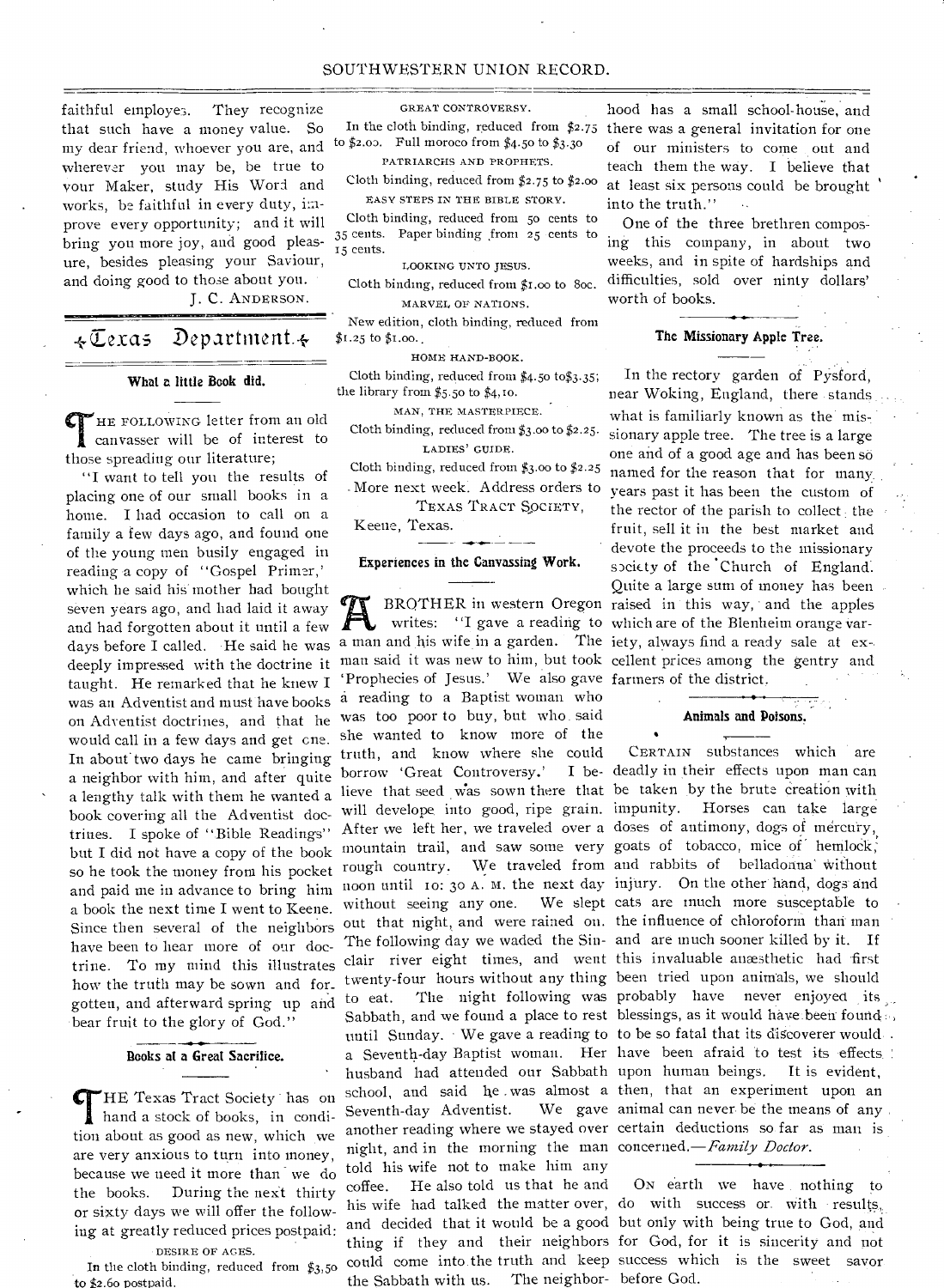#### *Zile anion 21:corb.+-*

| A WEEKLY JOURNAL<br>Published by the Southwestern Union Con-                                                                                                                                                                                                                                                      |
|-------------------------------------------------------------------------------------------------------------------------------------------------------------------------------------------------------------------------------------------------------------------------------------------------------------------|
| ference of the Seventh-day Adventists.                                                                                                                                                                                                                                                                            |
| station and the second company                                                                                                                                                                                                                                                                                    |
| C. N. WOODWARD, $\frac{1}{2}$ $\frac{1}{2}$ $\frac{1}{2}$ $\frac{1}{2}$ $\frac{1}{2}$ $\frac{1}{2}$ $\frac{1}{2}$ $\frac{1}{2}$ $\frac{1}{2}$ $\frac{1}{2}$ $\frac{1}{2}$ $\frac{1}{2}$ $\frac{1}{2}$ $\frac{1}{2}$ $\frac{1}{2}$ $\frac{1}{2}$ $\frac{1}{2}$ $\frac{1}{2}$ $\frac{1}{2}$ $\frac{1}{2}$ $\frac{1$ |
| and Business Manager.                                                                                                                                                                                                                                                                                             |
| G. G. RUPERT, - - - - Associate Editor.                                                                                                                                                                                                                                                                           |
| Subscription Price, per year, $\sim$ - $\cdot$ \$ .50                                                                                                                                                                                                                                                             |
| Clubs of Ten, one year, - - - - - 4 50                                                                                                                                                                                                                                                                            |
| AGENTS:                                                                                                                                                                                                                                                                                                           |
| Oklahoma Tract Society, Oklahoma City,                                                                                                                                                                                                                                                                            |
| Oklahoma.                                                                                                                                                                                                                                                                                                         |
| Arkansas Tract Society, Springdale, Arkansas                                                                                                                                                                                                                                                                      |

Texas Tract Society, Keene, Texas.

All papers will be discontinued when the time expires, unless promptly renewed.

Subscribers who do not receive their paper regularly should notify the office of publication and not the Tract Society, as the latter are not responsible for the mailing of the papers.

Money, or letters, should not be sent to individuals. All business communications should be addressed, and all remittances and money orders made payable-to the S. W. U. REcoRn. Keene, Johnson County, Texas.

Entered October 24, 1902 at Keene, Texas, as second-class matter, under Act of Congress of March 3, 1879.

### CURRENT ITEMS.

WHILE watching the burning of a new steamer at Montreal, the shed upon which 5,000 people had crowded gave way, and six persons were killed and over one hundred injured, many of them seriously.

THE new U. S. Cruiser, Chattanooga, was successfully launched from the United States shipbuilding -yards at Elizabeth, N. J., on March 7th.

THE only living active participant in the trial of President Andrew Johnson, more than a third of a century ago for "high crimes and misdemeanors," is George S. Boutwell, of Massachusetts.. All those associated with him have long since passed off the stage of action.

been general in the Ohio, Missouri and ports are that much damage has result-church has an important position to ed along these rivers. Heavy floods fill. are reported all the way from Cincinwater, and the Tennesse river at Chat-look after each item of business, and 1895. tanooga was 26 feet above low water. see that each member has some part The Mississippi above Cairo is rising to act. rapidly, and the weather over the pends upon its labor for others. and service than we ever dreamed of. Missouri is threatening, so the end Each member has a right to look to - Living Wards.

does not appear to be in sight. Large the librarian for direction, for stand any flood that may come.

THE Dallas Terminal Railway, which is really the Cotton Belt system are just completing their new freight and passenger depot in Dallas, and the directors 'have just voted to expend two million dollars more in improving their terminal facilities.

THE special session of the United States senate was called to order on the 5th. Three new senators were sworn in and took their seats.

#### Are You Interested?

NTERESTED in what? Why, the distribution of our literature to be sure. The Lord says it is one of the most important works committed to us as a people, and one from which we shall see the greatest fruit in the kingdom of God. Then ought not every one to be very much interested in it.? It seems so, but for some reason many are lacking in this interest, if we can judge by their actions. Besides being a very fruitful service it is one of the few which can be made self-sustaining. What then is lacking but consecrated men and women to enter this line, who will enlist to serve in this work until the Lord of the harvest shall indicate otherwise?

Our Union Conference furnishes one of the best fields in the world for the sale of our publications; much of it has never been touched, and is an open field for anything we have. We have evidence that. souls are now waiting and longing for what the books contain. Who will take it to them?

#### Hints to Librarians.

THE rains for the past week have **CT**HE ONE upon whom rests the engeneral in the Ohio, Missouri and **THE ONE** upon whom rests the responsibility of directing the listesissimal valleys and the latest responsibility of direc responsibility of directing the

gangs of men are at work along the counsel, and for plans of labor. No levees on the Mississippi, and confi- person has any right to accept any dence is still felt that they will with-position of responsibility unless he accepts at the same time all that belongs to that position. It means not only work for himself, but he is to furnish work for others, and see that that work is done by those for whom it is planned.

> One who does not realize the sacredness of the work, and attends to it in a careless, indolent manner, sets a wrong example, and stands in the way of others. A wide-awake, earnest librarian puts life and vitality into the church. A real "go-ahead" sets a good example—one worthy of imitation—and will need to be earnest and prayerful in order to keep work planned for others. Leaders need to go ahead, then others will follow. The activity of the church is generally tested by that of the librarian.

> Great care should he exercised in choosing a librarian. The office is not simply a name, but a position in the church of God, to perform duties, to be active in looking after the many interests of the work, and the position should be accepted by one who is a devoted Christian.

> When any one is placed as librarian to look after the many interest involved, the responsiblities should be realized; and it is right to magnify an office when God is glorified by so doing.

> Many have been placed in positions of responsibility without any training for the work, and it is the duty of the State secretary to keep in close touch with each local society, through the librarian, giving such instruction as will be needed. If librarians would study the situation more carefully, and write often to the State office, answering all letters, it would keep up a more active, aggressive work, and a more lively interest would be seen. A. J. BREED.

Mississippi valleys, and the latest re-tract and missionary work of the Let not- God be dishonored by the nati to the gulf. The Cumberland most important in the church. He is such presumptuous words."—E. G. river at Nashville is 40 feet above low the business manager, and should White in Signs of the Time;, May 23, The office of librarian is one of the tified lips will never give utterance to "Not one may claim to be perfect. proclamation from human lips, declaring, 'I am saved, I am holy. Sanc-

> to act. The life of the church de-will lead us into wider regions of faith When God gets control of us, he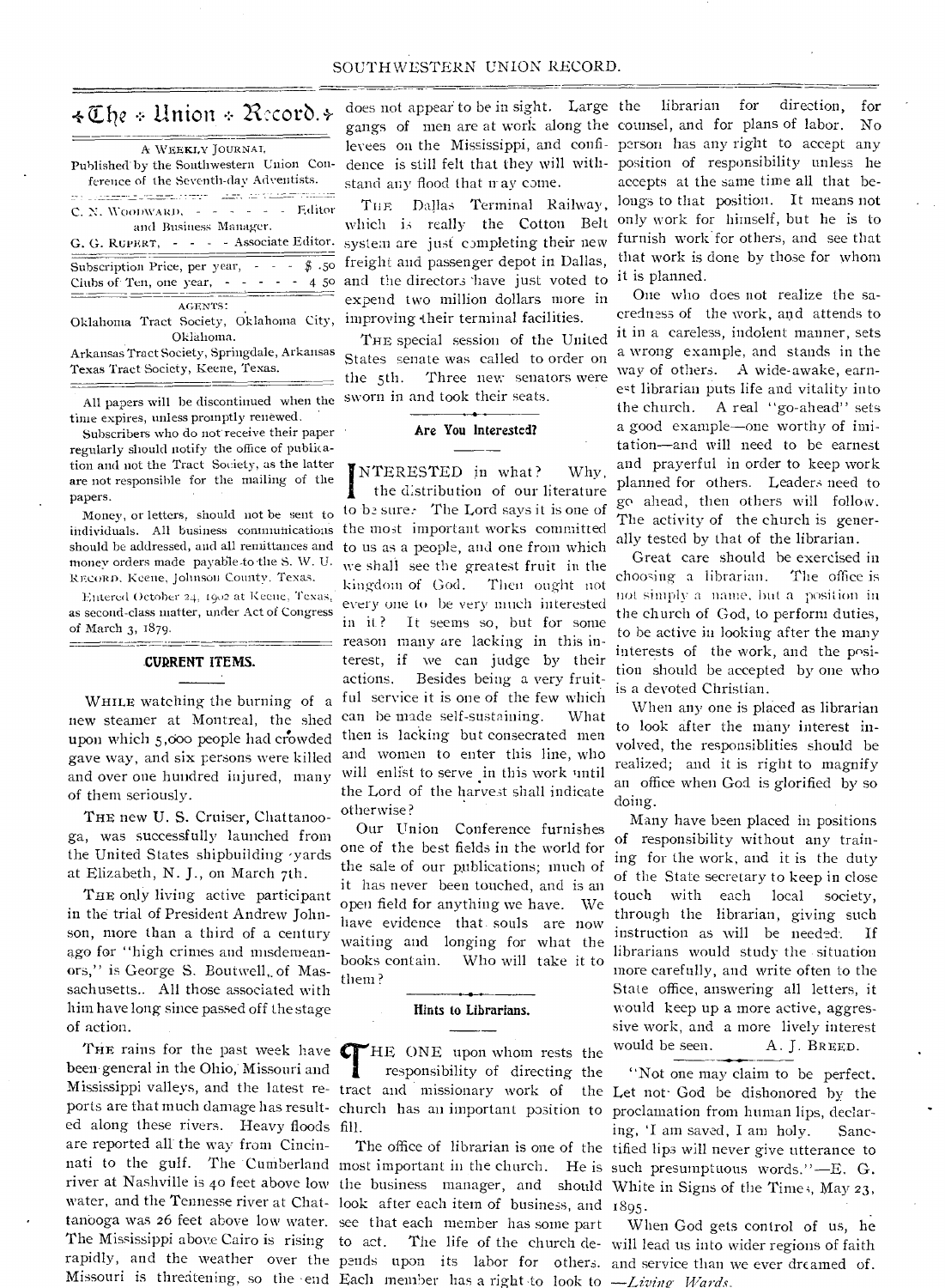#### SOUTHWESTERN UNION RECORD.

#### Oklahoma <sub>+</sub> Department. home.

#### "Object Lessons."

*Dear brethren and sisters of the Oklahoma Conference:—* 

*WE* would like to call your attention again to the "Parable" work in our conference. You know we are very anxious to pay our debt which we owe the Keene Academy. We were in hopes this coull have been done before the next General Conference, but it seems impossible now, except you come right away and pay what you owe. If all the churches would have done as well as some we could be free, and rejoice in bringing the news to the General Conference, that we had paid our share of the school debt. Nothing would please us more. The conference owes about two thousand dollars yet, and most of this is out among the churches. As soon as the churches pay, the conference can pay. Now there are a few churches that have paid and several more just owe from 57 cents to  $$7.50$ . We will report from week to week in the RECORD, those churches that pay up. We hope you will work hard to sell your books, and pay for them, and be done with it. Will those churches that owe just a few dollars send it in at once? I just mention them here: Salem, 57c; Hereford, \$6.25; Waukomis; \$6.86; Dover, \$6.00; Cashion. \$7.5o; Hennessey,  $$1.25;$ Lohoma,  $$4.30$ .

Here are the churches that have paid in full and have a little credit: Seger church, West Cooper church. We hope this list will increase rapidly from now on until every church is free. The Oklahoma City church is hard at work trying to the brethren had built, but which had finish their part in a few weeks. Let not been used except for Sabbath<br>all the churches follow their example school for nearly a year. One sister all the churches follow their example. Will not some of these stronger accepted the message and several churches come to the help of the more are interested. We hope to see weaker ones? May the Lord put it them take their stand soon. Brother into the minds of all to help until the Bonde will locate there, having purwhole conference is free. G. F. H.

#### The Field.

FAULKNER, OKLAHOMA .—I than six miles. and that was my own up some.

I commenced with a small meetings.

Sabbath school of twenty-two mem-small village here we expect to get bers, which was fully equipped with some out to hear. The Congregalesson books, a club of five "Little tional church has been secured for Friends," class records, and a club of our meetings, and we hope for some the "Signs of the Times."

Ten have promised to keep all the of Jesus, and we expect soon to or-souls may be saved. ganize a church here. Two of those who have accepted the truth are school teachers, and the rest are among the best people in the county. The presence of God was felt by all from the first, and I feel to praise my own heart has felt, and my eyes which disturbs many a soul, and yet have seen of His goodness.

ing points of our faith, and the truth may know that we are children of is thoroughly established here with some living monuments of the saving will be organized immediately after of twenty or thirty members.

and the calls. are coming from every ask an interest in the prayers of may bring forth fruit in the kingdom has eevriasting life. of God. To the Lord be all the praise. J. R. BAGBY.

chased property and began building. CARNEY, OKLAHOMA.—I believe my last report was made while I was at Norman, Oklahoma. Brother Bonde and I held a three weeks' meeting there in the church which

From Norman I was called to the assistance of Brother F. H. Conway at Ida, Oklahoma. I found . him in the midst of what would have been a<br>good meeting had it not been so exmeeting at Faulkner January 16, in a  $\frac{3000 \text{ meters}}{\text{tremely cold}}$  had it not been so ex-<br>large dugout. As far as I knew, had to close until the weather has had to close until the weather bethere were no Sabbath keepers nearer came more settled, and the roads dried sad hearts that we 1,ft our beautiful

interest, which increased until people went to answer an importent call at came for as far as ten miles to night Pawnee, while I began meetings here. Three weeks ago I organized a nearly every day; but as there is a Brother Conway then left me; and The weather continues .bad; it rains results at this place.

commandments of God and the faith may impress the people here and, that Pray that the third angel's message

> E. L. MAXWELL. An Important Question.

Him.for His presence, and for what tion of great importance, and one I have tried to present all the lead-nor is it difficult to understand. We power of God. The church, which of the Word of God. Jesus says, the General Conference, will consist lasting life." • We look into our own I will now commence meeting at consciousness. that we believe in Winchester, ten miles from Faulkner. Jesus, we are certain of it, we know My courage never was better and the it better than anything that can take truth never was dearer than now; place outside of our personal con-7. direction, "Come and help us." We on the Word of God. After fulfilling . God's people that the seed sown here viour say of an individual? $\div$ That he  $\Box$ OW may I know that I am a child of God? This is a quesit is one which is not hard to answer, God from our own personal consciousness and from the plain teachings "He that believeth on Me hath everhearts, and see there from personal sciousness. By faith we lay..hold . the requirement, what does the Sa-

> John says, "We know that we have passed from death unto life, if we love the brethren." We examine ourselves, and if we find that we possess the love for the people of God that is here mentioned then all that remains for us to do is to believe God's Word which says we have passed from death unto life. We seldom doubt what has taken place in our own hearts, but we . doubt what Jesus  $a/s$  about the meaning of it. We fear we don't understand Him, but when experience and the Word of God agree it is safe to rest a Sabbath keeper. FANNIE BROCK.

#### A STATEMENT..

 $\mathbf{l}$  WISH to say a few words to my brethren and sisters and coworkers in Oklahoma. It was with home in Oklahoma to come here.